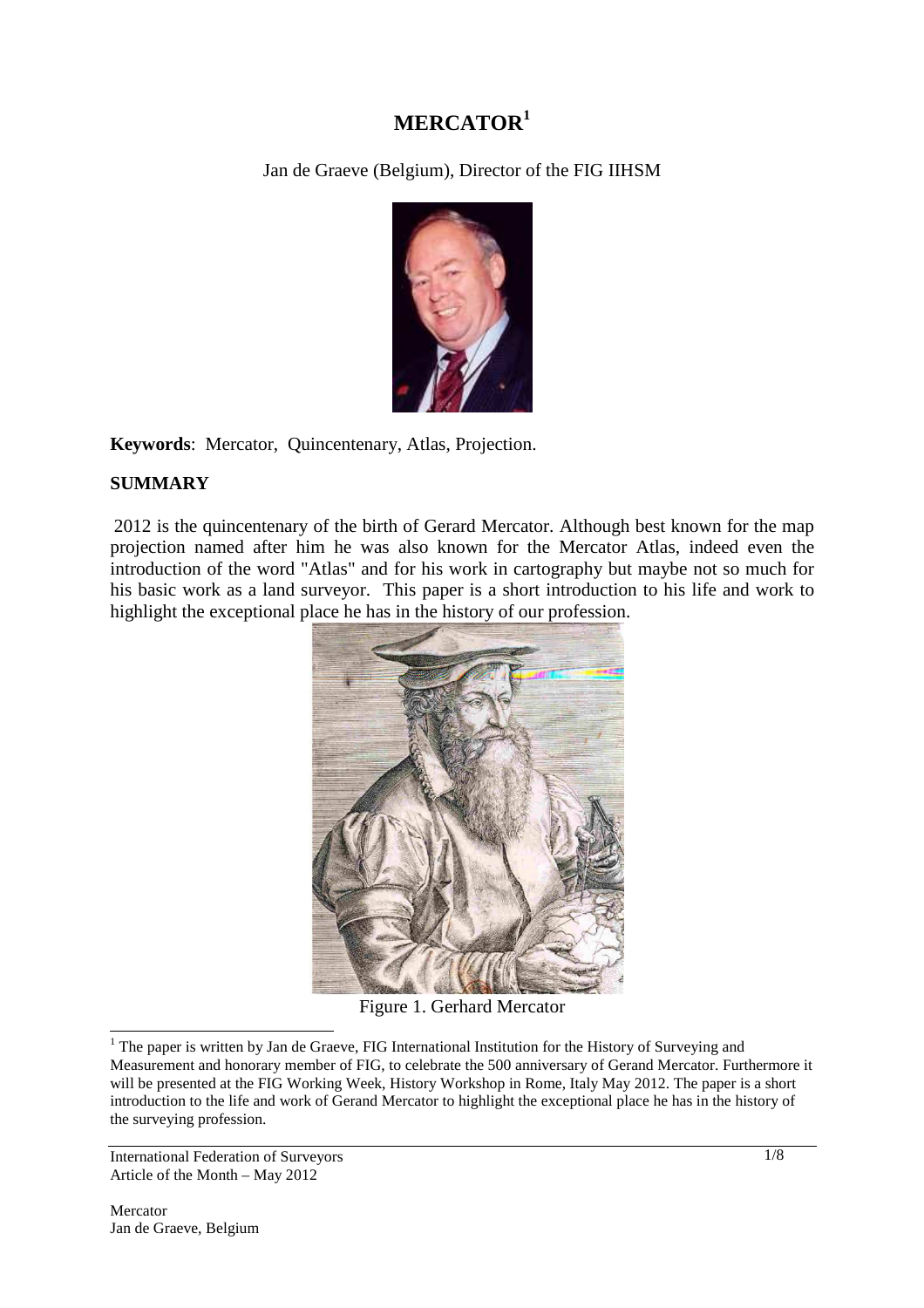#### **INTRODUCTION**

 **Gerard Mercator's** name rings a bell, as a cartographer, the Mercator atlases, the Mercator projection, construction of mathematical instruments and globes, but primarily he made his living as a land surveyor. He was born in Rupelmonde, in Flanders, on March  $5<sup>th</sup> 1512$ , 500 years ago, from parents who sold and repaired shoes on market places. His original name was Gerard de Cremer (a market merchant) and his name was latinised during his studies at Louvain. The University was chartered in 1525 and basic studies were the trivium and for those studying sciences the quadrivium of arithmetic, geometry, astronomy and music.

 During his studies, he met Gemma Frisius who introduced him to astronomy. As he had difficulties understanding the complexity he started reading geometry, using an Euclid edition by Vogeler, published in l529 in Strasburg: *Elementale Geometricum ex Euclide Geometra, a Jerome Voegeler* as a start. To get an advanced knowledge, he went on to read Oronce Fince's: *Liber de Geometra Practica*, 1544, either the Latin or French version. This we read in a letter he sent to Mr Haller in 1581, to whom he explained how he improved his knowledge of geometry. In the same letter he explained how he read about border disputes, in some book, but could not remember the name of the author. I found out that it must have been the Galland first edition of 1544: De *Agrarum dimentionibus.* 

 This convolute of Latin texts from the Roman authors explains that in Roman times the lands were allotted to the veterans once they became 40 years old and received their salary for a long life serving the army. This book deals not only with the mathematics of land division and border limits but explains the law systems and legislation that has governed most land divisions in the Roman empire, not only in Italy but also in North Africa, Spain and other Roman territories.

 The surveyors used a "secret language", a kind of coordinates in length to find distances between the border stones. This system could still be of some inspiration for our colleagues today. As a *Land Surveyor* Gerard Mercator had practised measuring land and solving border disputes, well before starting his career as a cartographer.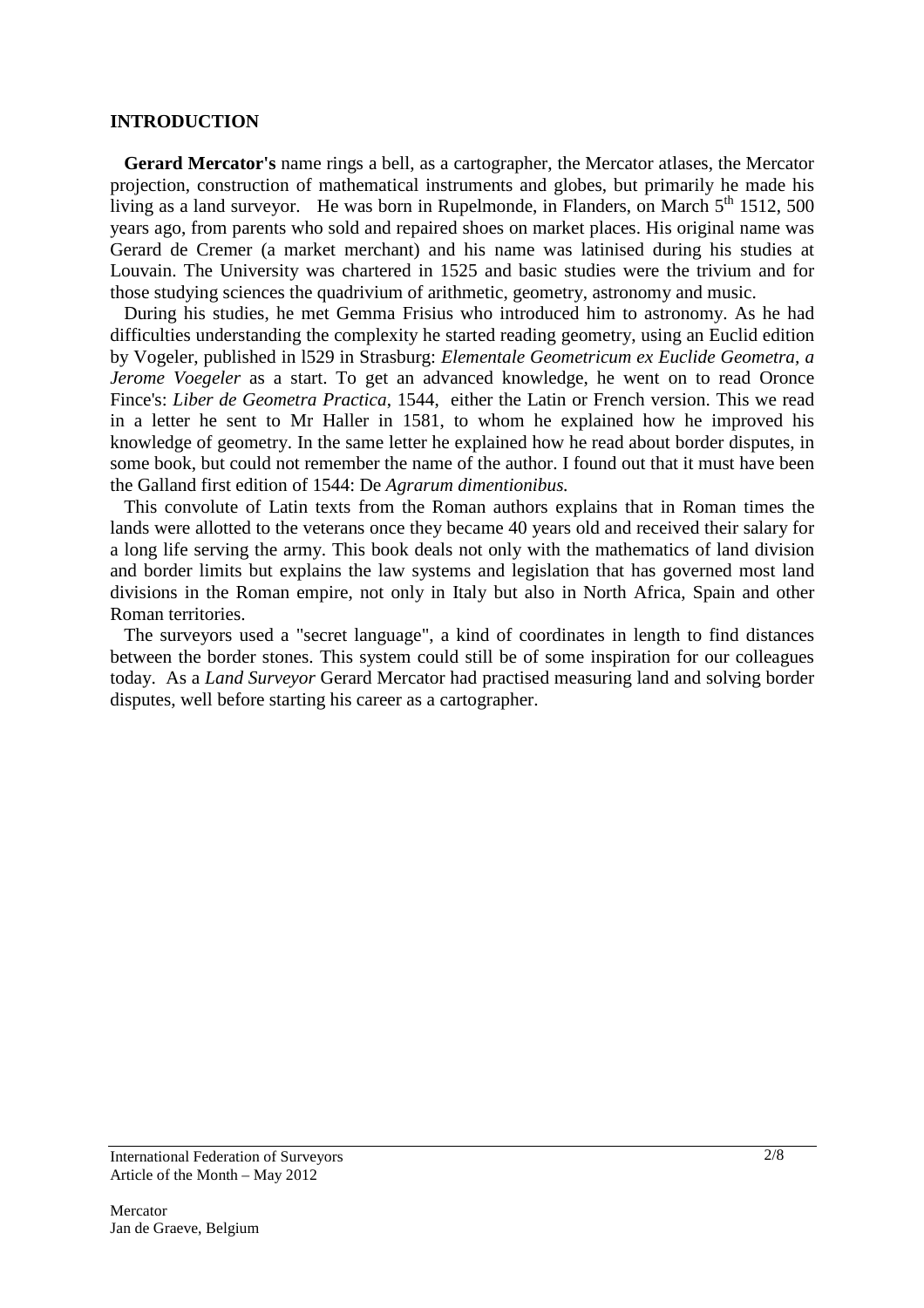

Figure 2. Galland: Borderstones of Roman times

 From Gemma Frisius he read: *De locorum describendum ratione,* published for the first time in 1533, as an annex to Petrus Apianus: *Comographia* by Bonte in Antwerp. The principal was simple. In a triangle there are 3 angles and 3 distances. If you know 1 distance and 2 other data, you can solve the triangle, and find (or calculate) the other elements. It was written in Diets or Flemish. The instruments were very much like the back of an astrolabe, used in a horizontal manner.

 His first important map, presented to the Emperor Charles V by the city of Ghent in 1540, was called: *The Flanders Map*. It was a fairly precise map using the intersection method explained above. He was commissioned to produce this beautifully engraved map by Granville, but he did not do the field work; Dr Eric Leenders and I found evidence that Jacob van Deventer did the fieldwork. Jacob van Deventer measured all countries belonging to the emperor Charles V. (1500 - 1557).

 The cities from where the other villages were intersected were marked by a double concentric circle. Curiously no historian or cartographer had understood the significance of this double circle. The larger cities are engraved and marked with a large church symbol, the smaller with a small chapel. Of this the centre was each time marked with a single circle.

 Only Gerard Mercator used this system and it is only very recently that this system was unveiled to the world of the cartographer. This is despite the fact that the original text on the map of Ghelderland (in the Netherlands) clearly explains it "in Dutch". Unfortunately not so many scholars read the inscription on the maps, which are often written in Latin or in the vulgar languages from 16-l7th centuries and are more difficult to read or rather "decipher", or are printed in Gothic.

International Federation of Surveyors Article of the Month – May 2012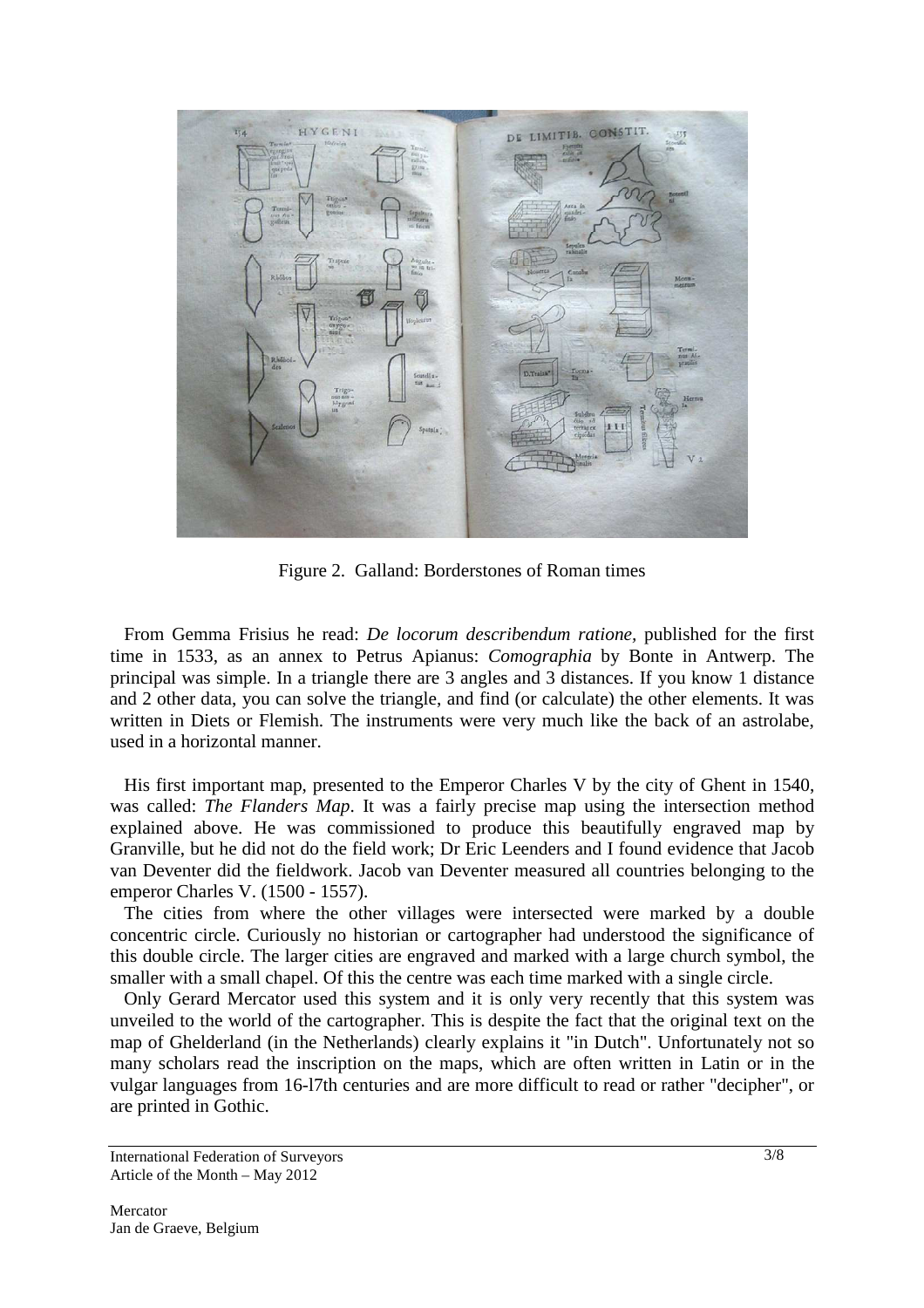This major achievement in a short time  $(\pm$  a half year for the engraving) could only have been realised by a close collaboration between the land surveyor measuring from church towers and forming the triangles into a small network. The engraver was G. Mercator.

 The instrument for measuring the angles had a compass built into the full circle and the instrument could be oriented to the North (magnetic north). The deviation of the compass was only discovered later although Mercator made a substantial contribution to describing the deviation of the magnet and finding out that the magnetic Pole was not situated on the Earth's North - South axis through the Poles. He described that in his correspondence with John Dee, from Cambridge.

 In 1546 Gerard Mercator wrote a long letter to André Perrenot de Granville on February 23 rd. where he explained that the magnetic North did not correspond with the geographic North. The implications were the need for map projections. He was apparently one of the very first to describe the magnetic deviation.

 In 1544 G. Mercator was suspected by the "Holy Inquisition" of heresy and put in jail for 6 months in the fort of Rupelmonde. In fact, he was solving a property dispute in what is today Zeeland, between the villages of Axel and Hulst, where 2 religious communities of Ghent, the Abbey of St-Pieters and the Abbey of St-Baafs, both claimed the same land to be their property.

 At the same time Gerard Mercator stayed in Rupelmonde to solve some inheritance problem as well, from a deceased uncle of his. As he was absent from Leuven, where he normally lived with his family (Barbara Schellekens and children Romuald, Bartholomeus, Arnold and Emily), the sheriff was looking for him as he was on a list of' possible heretics, some of which had been executed.

 In the l6th century, the propagation of protestantism was firmly opposed by the Roman Catholic Church, and the books by Calvin, Luther, Zwingler and others were not allowed by law and prohibited, the sanction: the death penalty.

 This is probably one of the reasons why Gerard Mercator moved in March 1552 to Duisburg, in Germany on the Rhine. One of his great patrons, the Emperor Charles V had abdicated in 1550 and moved to Juste in Spain. The prospects to see a university created in Duisburg was another reason to go and live in a more tolerant religious environment.

 Gerard Mercator measured a large part of Lotharingen (in the French region of Lorraine) and during the time spent there he injured himself seriously, he fell ill and never returned to land surveying leaving this activity to his son Romauld who measured the city of Duisburg and Arnold Mercator received a privilege from Maximilian II for a map of Koln in 1571.

 Gerard Mercator did read a lot of books, and his library was sold in 1604 l0 years after he had passed away. A public auction of the Mercator library was organised in Leyden (Netherlands), an impressive  $\pm$  1000 books, in 900 volumes, were sold: there were also religious books: ± 50% catholic books and 50% others, historic works, scientific books and others.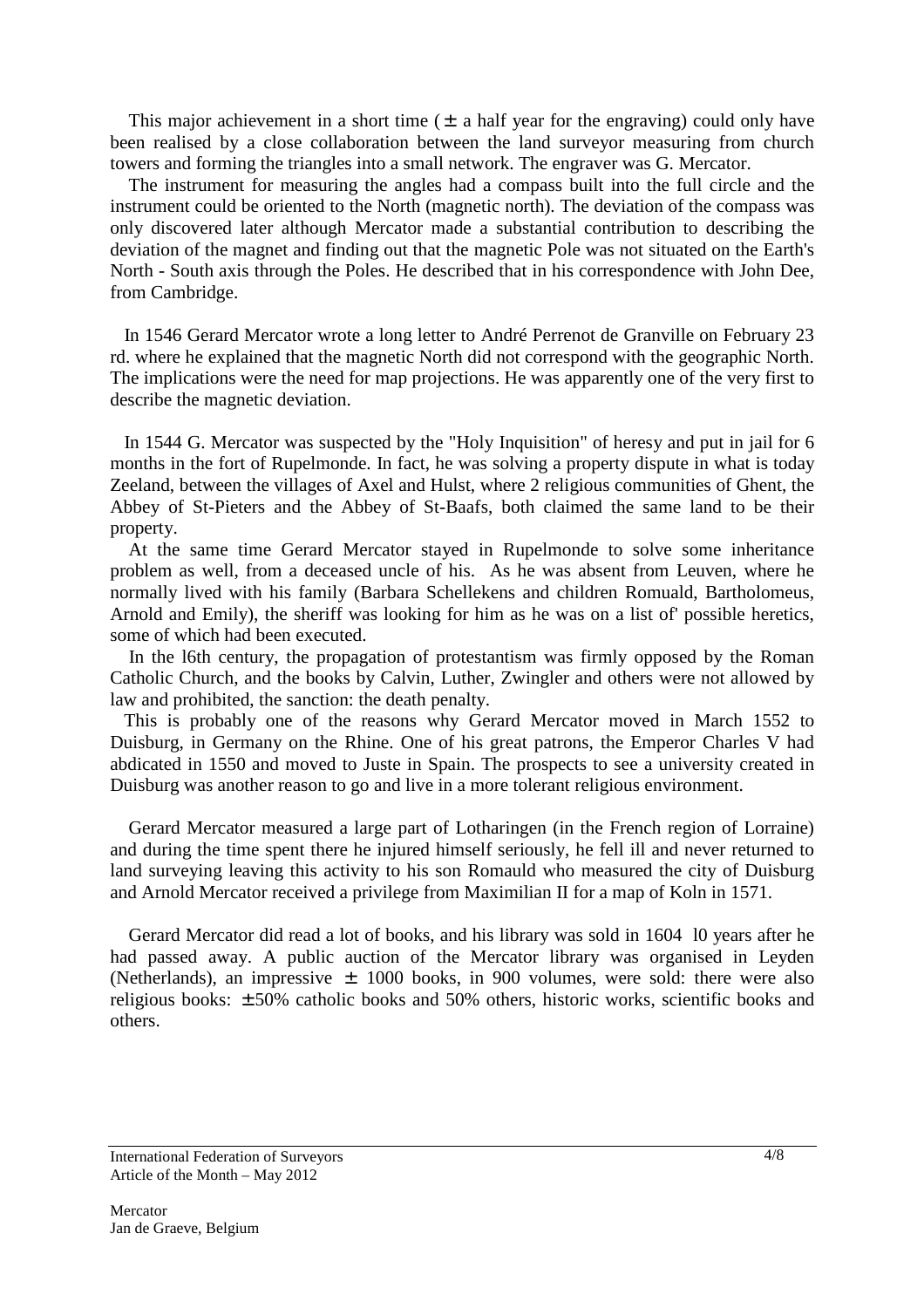$164^{2} + 22 + 1076$ 

CATALOGVS

LIBRORVM BIBLIOTHECAE

Clarissimi Doctissimique Viri,

piæ memoriæ,

GERARDI MERCATORIS Illustrissimi Ducis Julia Clivia etc

Cosmographi<br>Catalogue vande Bouc.<br>kem des gheleerden ende wijtberoemden Wereldt-beschijver,

GERARDI MERCATORIS.

LVGDVNI BATAVORVM. Ex Officing THOMAS BASSON 1604.

Figure 3. Auction catalogue transcription

 A large portion of the history books involved what we would call geography. There were about 200 books on mathematics and also Libri Politores, which we could call "rare books". Most books in l6th century were written in Latin, the universal language, but also in "Gallici", books in Italian, Spanish and French, and Teutonici: English and or Flemish (Diets) and German.

In the  $19<sup>th</sup>$  century, there was controversy between scholars about Gerard Mercator; was he German?, was he Flemish?, born in 15l2 in Flanders, he went to Duisburg in 1552 and died there in 1594, so 40 years in Flanders and 42 in Germany. He signed always: *Gerardus Mercator Rupelmondanus or GMR*, as, for example, on the border of an Astrolabe. In fact he was a real European writing and reading in Latin, the learned language, Flemish or Diets, French, English, German, Spanish, Italian but no Greek. The books in his library were printed in many languages and we found his correspondence also in all of the above languages.

 Although Gerard Mercator did not travel very much even for a l6th century learned person, from his correspondence we understand that he had a fairly good knowledge about the latest discoveries not only in the New World but also in Central and East Asia.

 One of his most important contributions for the time was his *Chronology* which he produced in folio in I567, first edition. From his readings he chronologically wrote down all the important events known in history books not only the dates of coronations or deaths of kings, battle fields or peace treatises, but also natural phenomena, earth quakes, volcanic eruptions, appearances of Stella Nova, sun - and moon eclipses noted in history books and he recalculated them all in the different calendar systems: by the Jewish - Greek Olympiades - in Roman calendar from Romulus and Remus and by the Mohammedan and Christian calendars. A second edition appeared in 4º in 1575.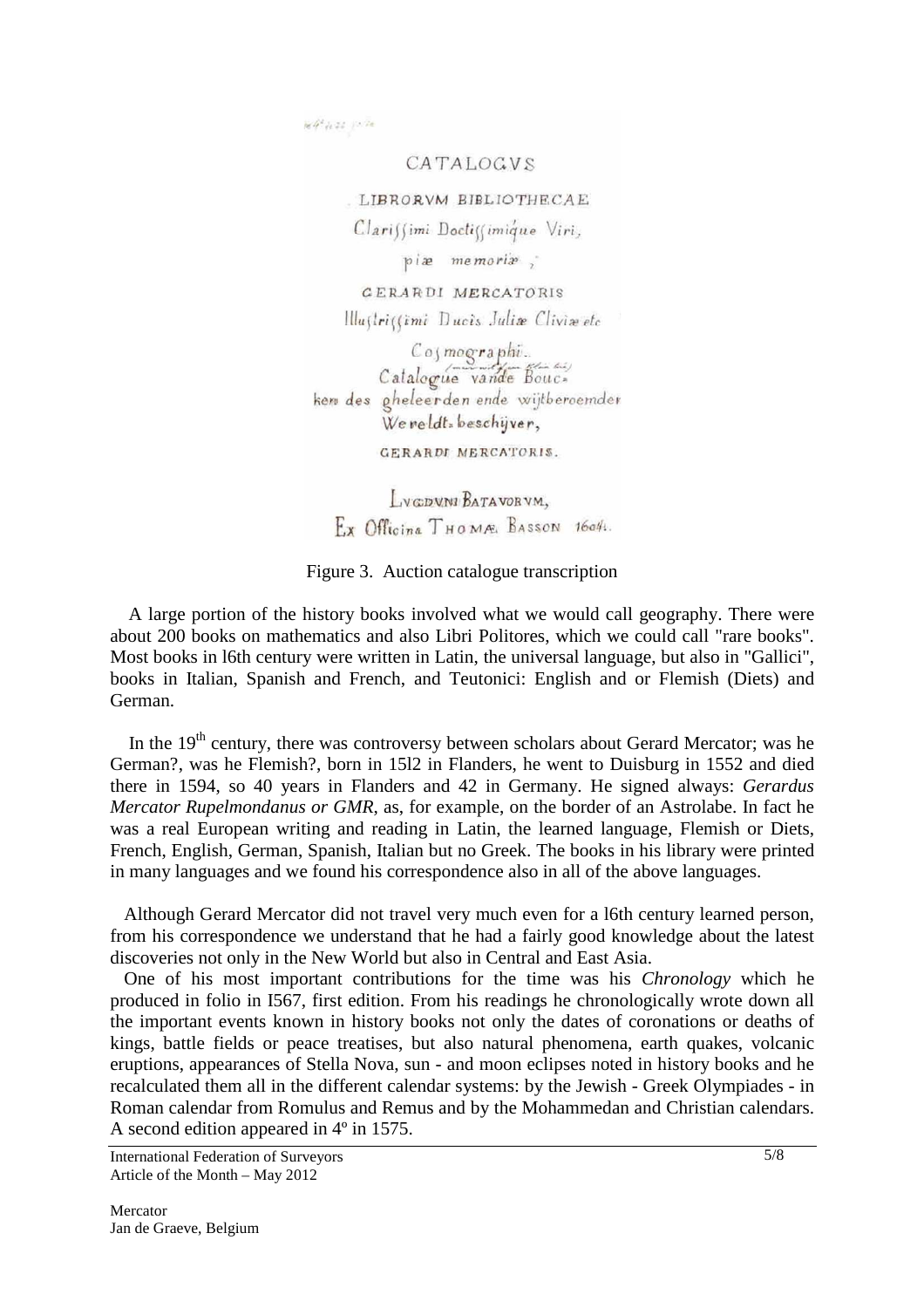His chronology, and his publication of the revised *Ptolomeus Atlas*, as part of his *Opus Magnus* including geography and cosmology, was unfortunately not finalised before 1594.

#### **THE MERCATOR PROJECTION**

 We cannot ignore the Mercator projection as it is still in use today particularly in navigational maps for aviation. In navigation a major problem was to draw on a flat map a large region which is on a spherical globe. One has to explain in two dimensions a three dimensional reality.

 If on a ship you want to go from A to B, you can calculate the angle that your ship will cross the meridians passing through both poles. The line which joined the points crossing all the meridians with a similar angle, is called a loxodrome, which is a complex curved line ending up near the pole, but is intricate to calculate.

 Mercator tried to understand and solve the problem by turning the complex loxodrome into a straight line and changing the meridians into parallel lines, distorting the areas near the poles. To compensate he invented the system of increasing latitudes. He applied his system in a famous world map *Ad usum navigatium,* 1569, but it took a long time before the system was mathematically explained and proved by William Wright in *Certain errors in Navigation*, published in 1599 and 1657.



Figure 4. Edward Wright: Certain Errors of navigation

International Federation of Surveyors Article of the Month – May 2012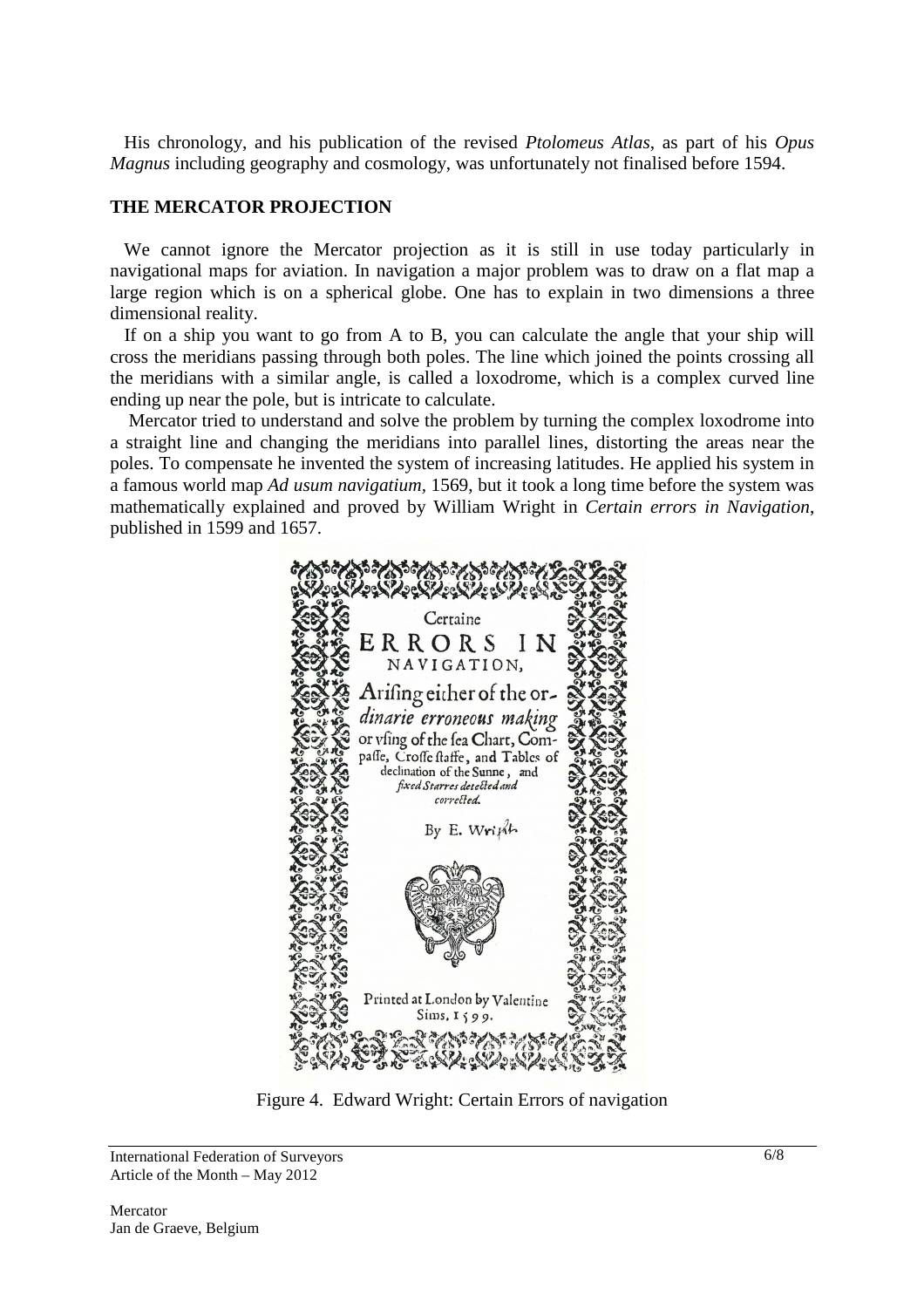#### **THE MERCATOR ATLAS**

 Before 1595 there had been individual map productions and also volumes published with many different maps. The candidate buyer chose the maps he needed and had them bound together. So, if you wanted to go from Central Europe to Jerusalem, you do not need the maps of Spain, nor Portugal, nor France nor parts of Africa.

 For travelling to the Americas those maps were essential even if they were imperfect but the rest of the world was then not needed. If you want to go from Rome to Antwerp or Amsterdam, you need the maps of Italy, Switzerland, Germany and the l7 provinces. The maps were bound together on demand. Mercator issued the full set of maps. His first atlas, published posthumously in 1595, by his son one year after he died, was given the name "Atlas", which has been in use even since.

On the occasion of the  $500<sup>th</sup>$  anniversary, a facsimile has been issued by Mercatorfonds in folio edition, and a Verlag produces a large reprint in full size in colour. The learned introduction to both is written by Dr Thomas Horst from Munchen originally in German, but translated into English, French and Flemish (Dutch).

 Mercator died in December 1594 in Duisburg, at the advanced age of 82. He is remembered for the Atlas, and his projection with increasing latitudes. As a perfectionist, he always wanted the ultimate precision which he learned in his earlier career as a land surveyor.

He will be remembered as a **Great European Land Surveyor and Cartographer**.

#### **Coming Events**

To commemorate GERARD MERCATOR. many events are planned and prepared

In Rupelmonde, their Highnesses Prince and Princess PHILIP of Belgium have unveiled a sculpture of the young Mercator, to inspire the future generation that every one can become an important person.

In St-Niklaas: an exhibition in the local Museum STEM; the at the library of Gerard Mercator on the other side of the park is an exhibit "Mercator Digitalised" together with an exposition of 4l mathematical books from the Gerard Mercator library by Jan De Graeve. This runs until 1<sup>st</sup> July 2012.

An international colloquium from 24 to 27 April 2012, in St-Niklaas and also in Antwerp: Plantin Moretus Museum: "Mercator and travelling in l6th century"

In Dortmund: A major exhibition in the city museum: "Mercator, surveyor and Cartographer"  $(600 \text{ m}^2)$ 

Jan De Graeve published *The Mercator Scientific Library*, in "Le Livre et L'Estampe" 202 pages + illustrations

### **References**

*Le Livre et L'Estempe*, journal of the Belgian Bibliophile society of Aril. 2012. A 202 page paper by Jan de Graeve on the scientific library of Gerard Mercator.